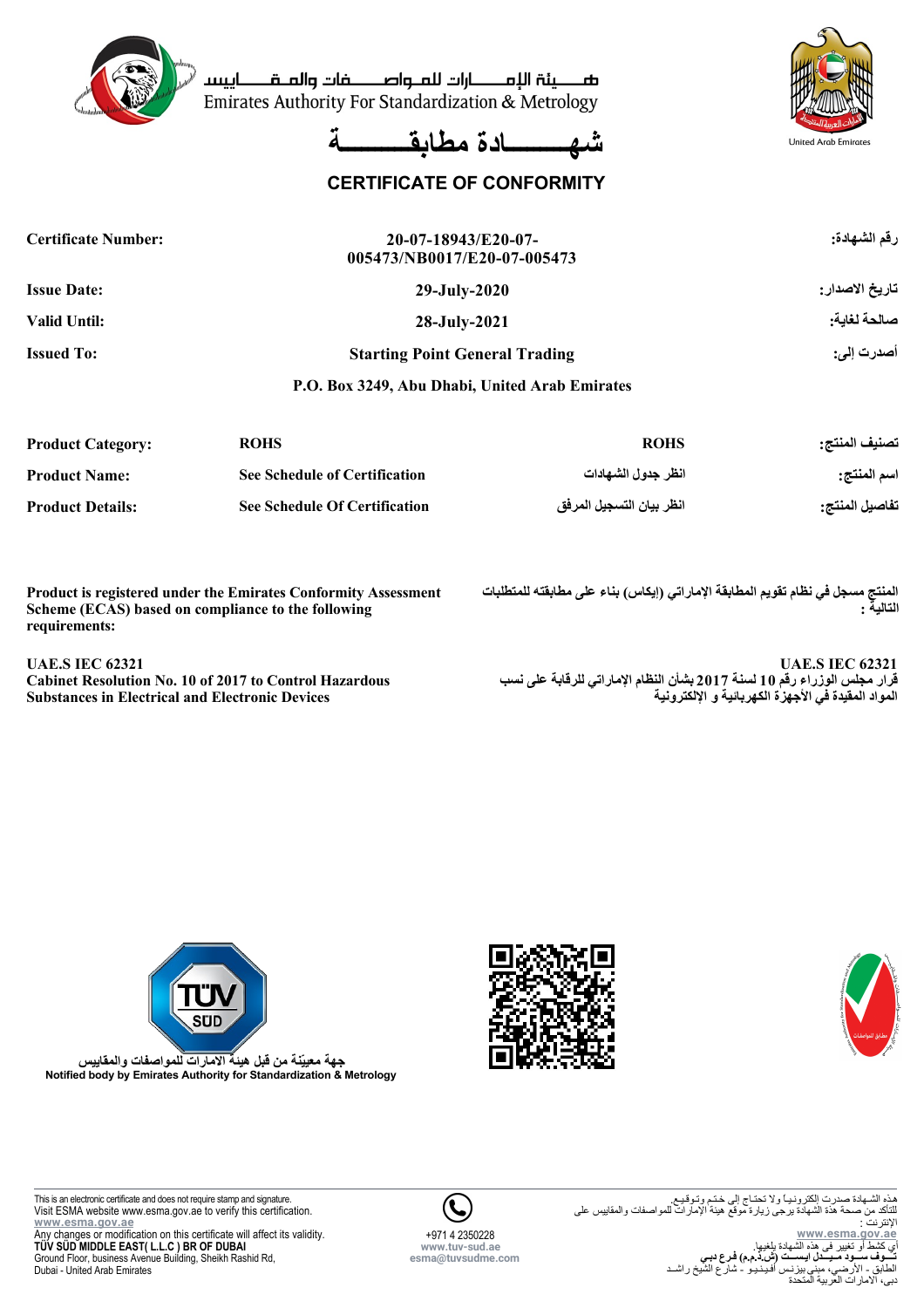



# **SCHEDULE OF CERTIFICATION**

**بيــــان التــسجيل**

**Emirates Authority for Standardization and Metrology**

#### **Emirates Conformity Assessment Scheme**

**Certificate Number: 20-07-18943/E20-07-005473/NB0017/E20- 07-005473**

**رقم الشهادة:**

## **Valid Until: 28-July-2021 :لغاية صالح**

| رقم<br>التسلسل<br>No. | الاسم التجار ي<br><b>Brand Name</b> | رقم الطراز<br><b>Model Number</b> | تفاصيل المنتج<br><b>Product Details</b> | التقارير<br>Report Ref. No. | المواصفات المطبقة<br><b>Applicable Standards</b>                                                                                                           | بلدالمنشأ<br>Country of<br>Origin |
|-----------------------|-------------------------------------|-----------------------------------|-----------------------------------------|-----------------------------|------------------------------------------------------------------------------------------------------------------------------------------------------------|-----------------------------------|
|                       | <b>FORTADOR</b>                     | <b>FORTADOR PRO PLUS</b>          | <b>STEAM CLEANERS</b>                   | Declaration of Compliance   | <b>UAE.S IEC 62321</b><br>Cabinet Resolution No. 10<br>of 2017 to Control<br>Hazardous Substances in<br><b>Electrical and Electronic</b><br><b>Devices</b> | <b>POLAND</b>                     |

+971 4 2350228 **www.tuv-sud.ae esma@tuvsudme.com**



**جهة معييّنة من قبل هيئة الامارات للمواصفات والمقاييس Notified body by Emirates Authority for Standardization & Metrology**

This is an electronic certificate and does not require stamp and signature. Visit ESMA website www.esma.gov.ae to verify this certification. **www.esma.gov.ae** Any changes or modification on this certificate will affect its validity.

**TÜV SÜD MIDDLE EAST( L.L.C ) BR OF DUBAI** Ground Floor, business Avenue Building, Sheikh Rashid Rd,

Dubai - United Arab Emirates





هـذه الشـهادة صدرت إلكترونـيـاً ولا تحتـاج إلى خـتـم وتـوقـيـع. للتأكد من صحة هذة الشهادة يرجى زيارة موقع هيئة الإمارات للمواصفات والمقاييس على الإنترنت : **www.esma.gov.ae** أي كشط أو تغيير فى هذه الشهادة يلغيها. **تــــوف ســـود مــيـــدل ايـســـت (ش.ذ.م.م) فـرع دبـي** الطابق الأرضي، مبنى بيزنـس أفـيـنـيـو - شارع الشيخ راشــد ات العر بية المتحدة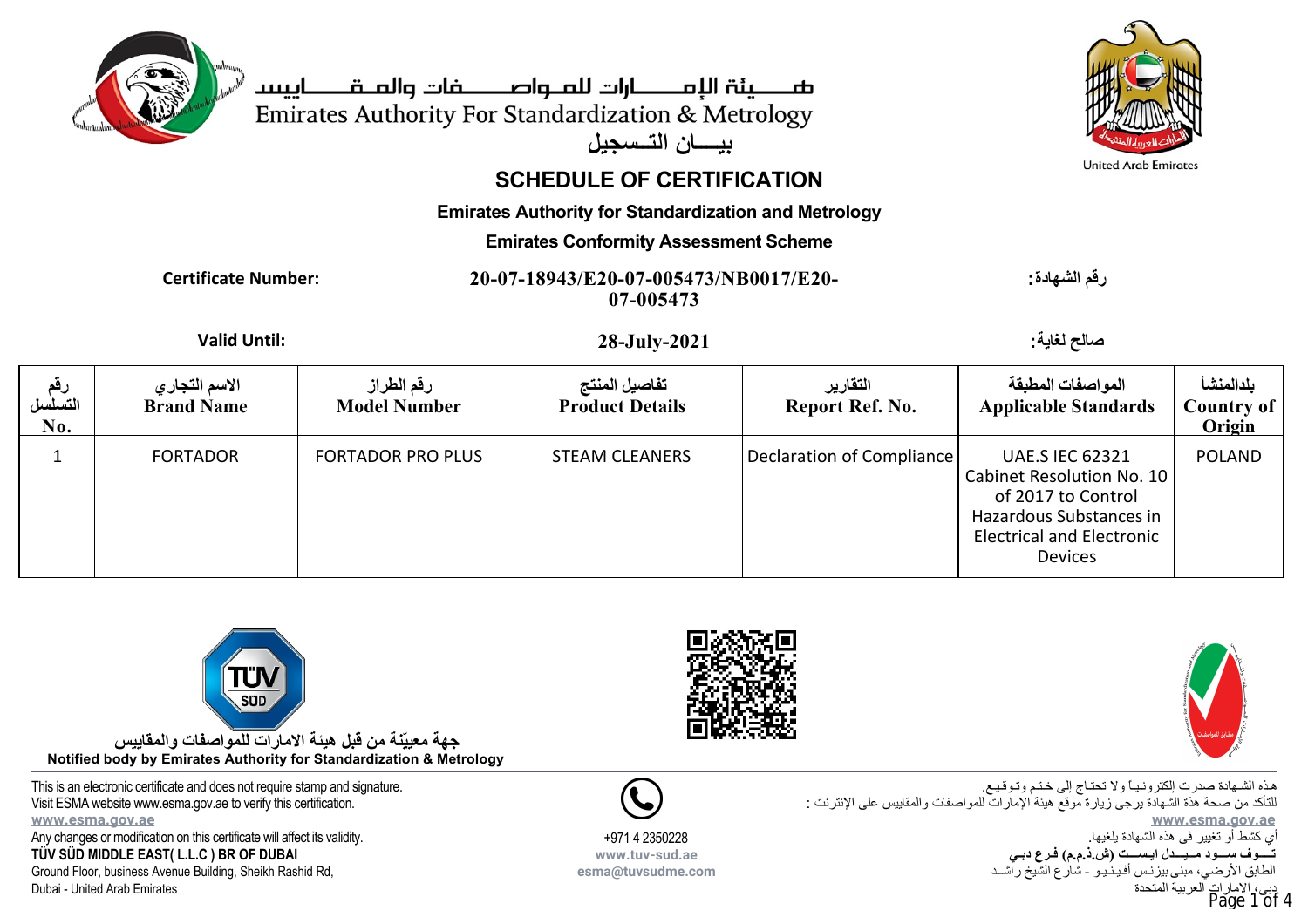



# **SCHEDULE OF CERTIFICATION**

**بيــــان التــسجيل**

**Emirates Authority for Standardization and Metrology**

#### **Emirates Conformity Assessment Scheme**

**Certificate Number: 20-07-18943/E20-07-005473/NB0017/E20- 07-005473**

**رقم الشهادة:**

## **Valid Until: 28-July-2021 :لغاية صالح**

| رقم<br>التسلسل<br>No. | الاسم التجار ي<br><b>Brand Name</b> | رقم الطراز<br><b>Model Number</b> | تفاصيل المنتج<br><b>Product Details</b> | التقارير<br>Report Ref. No. | المواصفات المطبقة<br><b>Applicable Standards</b>                                                                                                           | بلدالمنشأ<br><b>Country of</b><br>Origin |
|-----------------------|-------------------------------------|-----------------------------------|-----------------------------------------|-----------------------------|------------------------------------------------------------------------------------------------------------------------------------------------------------|------------------------------------------|
|                       | <b>FORTADOR</b>                     | <b>FORTADOR PROS</b>              | <b>STEAM CLEANERS</b>                   | Declaration of Compliance   | <b>UAE.S IEC 62321</b><br>Cabinet Resolution No. 10<br>of 2017 to Control<br>Hazardous Substances in<br><b>Electrical and Electronic</b><br><b>Devices</b> | <b>POLAND</b>                            |



**جهة معييّنة من قبل هيئة الامارات للمواصفات والمقاييس Notified body by Emirates Authority for Standardization & Metrology**

This is an electronic certificate and does not require stamp and signature. Visit ESMA website www.esma.gov.ae to verify this certification. **www.esma.gov.ae** Any changes or modification on this certificate will affect its validity.

**TÜV SÜD MIDDLE EAST( L.L.C ) BR OF DUBAI**

Ground Floor, business Avenue Building, Sheikh Rashid Rd, Dubai - United Arab Emirates





هـذه الشـهادة صدرت إلكترونـيـاً ولا تحتـاج إلى خـتـم وتـوقـيـع. للتأكد من صحة هذة الشهادة يرجى زيارة موقع هيئة الإمارات للمواصفات والمقاييس على الإنترنت : **www.esma.gov.ae** أي كشط أو تغيير فى هذه الشهادة يلغيها. **تــــوف ســـود مــيـــدل ايـســـت (ش.ذ.م.م) فـرع دبـي** الطابق الأرضي، مبنى بيزنـس أفـيـنـيـو - شارع الشيخ راشــد ات العر بية المتحدة



+971 4 2350228 **www.tuv-sud.ae esma@tuvsudme.com**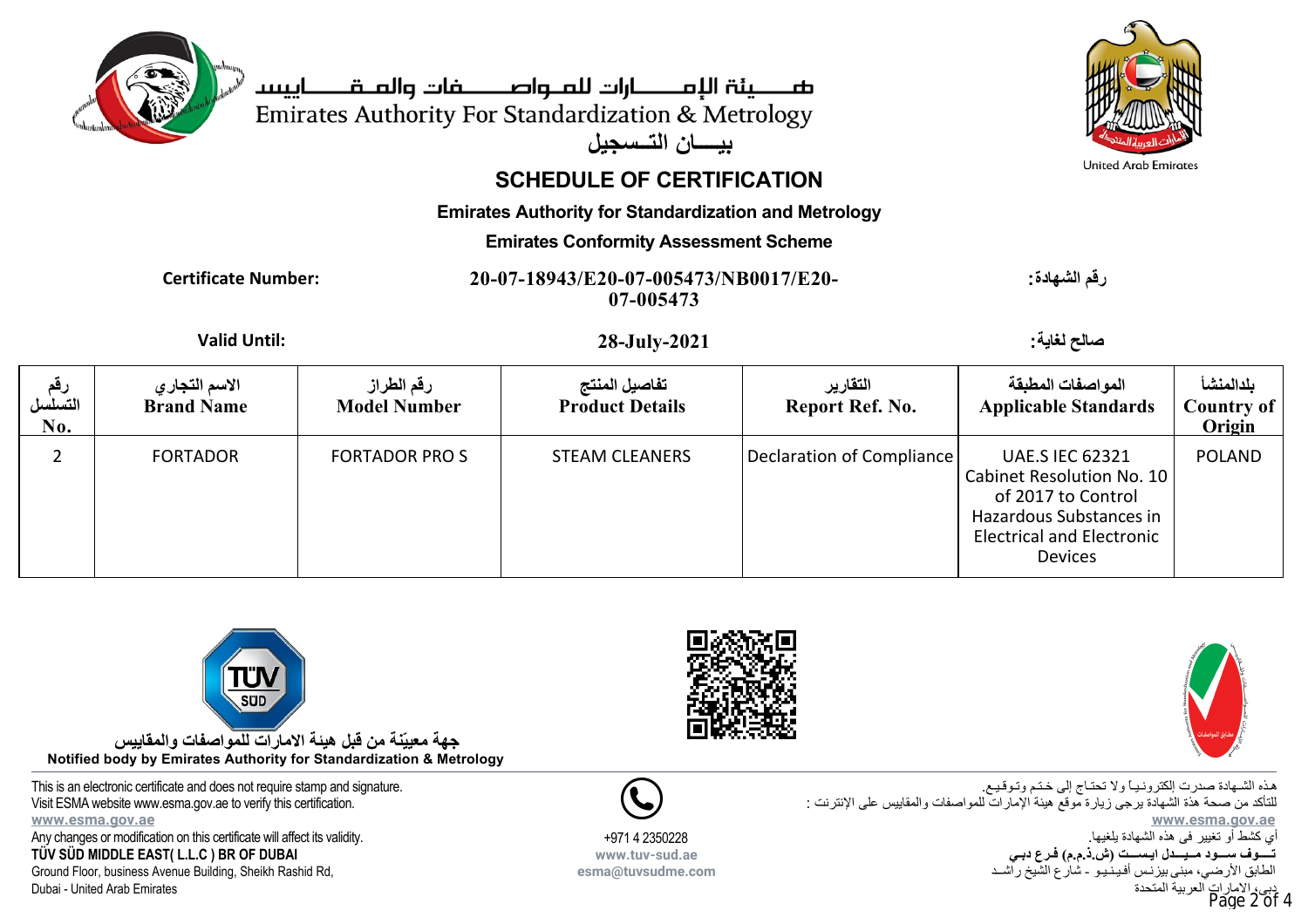



# **SCHEDULE OF CERTIFICATION**

**بيــــان التــسجيل**

**Emirates Authority for Standardization and Metrology**

#### **Emirates Conformity Assessment Scheme**

**Certificate Number: 20-07-18943/E20-07-005473/NB0017/E20- 07-005473**

**رقم الشهادة:**

## **Valid Until: 28-July-2021 :لغاية صالح**

| رقم<br>التسلسل<br>$\bf{No}.$ | الاسم التجاري<br><b>Brand Name</b> | رقم الطراز<br><b>Model Number</b>      | تفاصيل المنتج<br><b>Product Details</b> | التقارير<br>Report Ref. No. | المواصفات المطبقة<br><b>Applicable Standards</b>                                                                                                           | بلدالمنشأ<br>Country of<br>Origin |
|------------------------------|------------------------------------|----------------------------------------|-----------------------------------------|-----------------------------|------------------------------------------------------------------------------------------------------------------------------------------------------------|-----------------------------------|
|                              | <b>FORTADOR</b>                    | <b>FORTADOR PROS</b><br><b>ELECTRA</b> | <b>STEAM CLEANERS</b>                   | Declaration of Compliance   | <b>UAE.S IEC 62321</b><br>Cabinet Resolution No. 10<br>of 2017 to Control<br>Hazardous Substances in<br><b>Electrical and Electronic</b><br><b>Devices</b> | <b>POLAND</b>                     |



**جهة معييّنة من قبل هيئة الامارات للمواصفات والمقاييس Notified body by Emirates Authority for Standardization & Metrology**

This is an electronic certificate and does not require stamp and signature. Visit ESMA website www.esma.gov.ae to verify this certification. **www.esma.gov.ae** Any changes or modification on this certificate will affect its validity.

**TÜV SÜD MIDDLE EAST( L.L.C ) BR OF DUBAI**

Ground Floor, business Avenue Building, Sheikh Rashid Rd, Dubai - United Arab Emirates





هـذه الشـهادة صدرت إلكترونـيـاً ولا تحتـاج إلى خـتـم وتـوقـيـع. للتأكد من صحة هذة الشهادة يرجى زيارة موقع هيئة الإمارات للمواصفات والمقاييس على الإنترنت : **www.esma.gov.ae** أي كشط أو تغيير فى هذه الشهادة يلغيها. **تــــوف ســـود مــيـــدل ايـســـت (ش.ذ.م.م) فـرع دبـي** الطابق الأرضي، مبنى بيزنـس أفـيـنـيـو - شارع الشيخ راشــد ت العر بية المتحدة



+971 4 2350228 **www.tuv-sud.ae esma@tuvsudme.com**